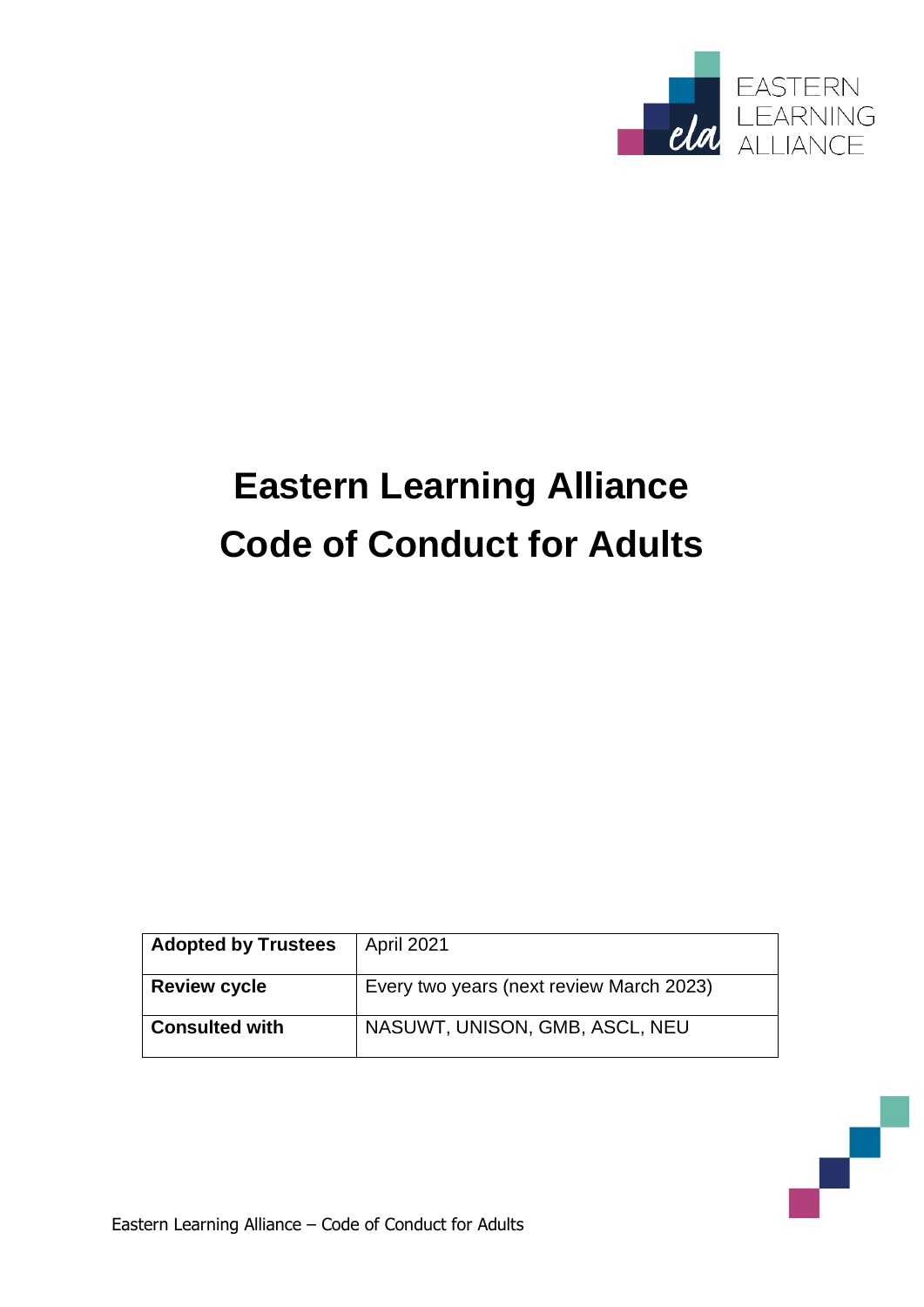## **Eastern Learning Alliance**

### **Code of Conduct for Adults**

#### **Contents**

| 1.  |  |  |
|-----|--|--|
| 2.  |  |  |
| 3.  |  |  |
| 4.  |  |  |
| 5.  |  |  |
| 6.  |  |  |
| 7.  |  |  |
| 8.  |  |  |
| 9.  |  |  |
| 10. |  |  |
| 11. |  |  |
| 12. |  |  |
| 13. |  |  |
| 14. |  |  |
| 15. |  |  |
| 16. |  |  |
| 17. |  |  |
| 18. |  |  |
| 19. |  |  |
| 20. |  |  |

#### Document Control

| <b>New</b><br><b>Version</b><br><b>Number</b> | Key changes from previous version | Date of ratification<br>by Trust Board |
|-----------------------------------------------|-----------------------------------|----------------------------------------|
|                                               |                                   |                                        |
|                                               |                                   |                                        |
|                                               |                                   |                                        |
|                                               |                                   |                                        |
|                                               |                                   |                                        |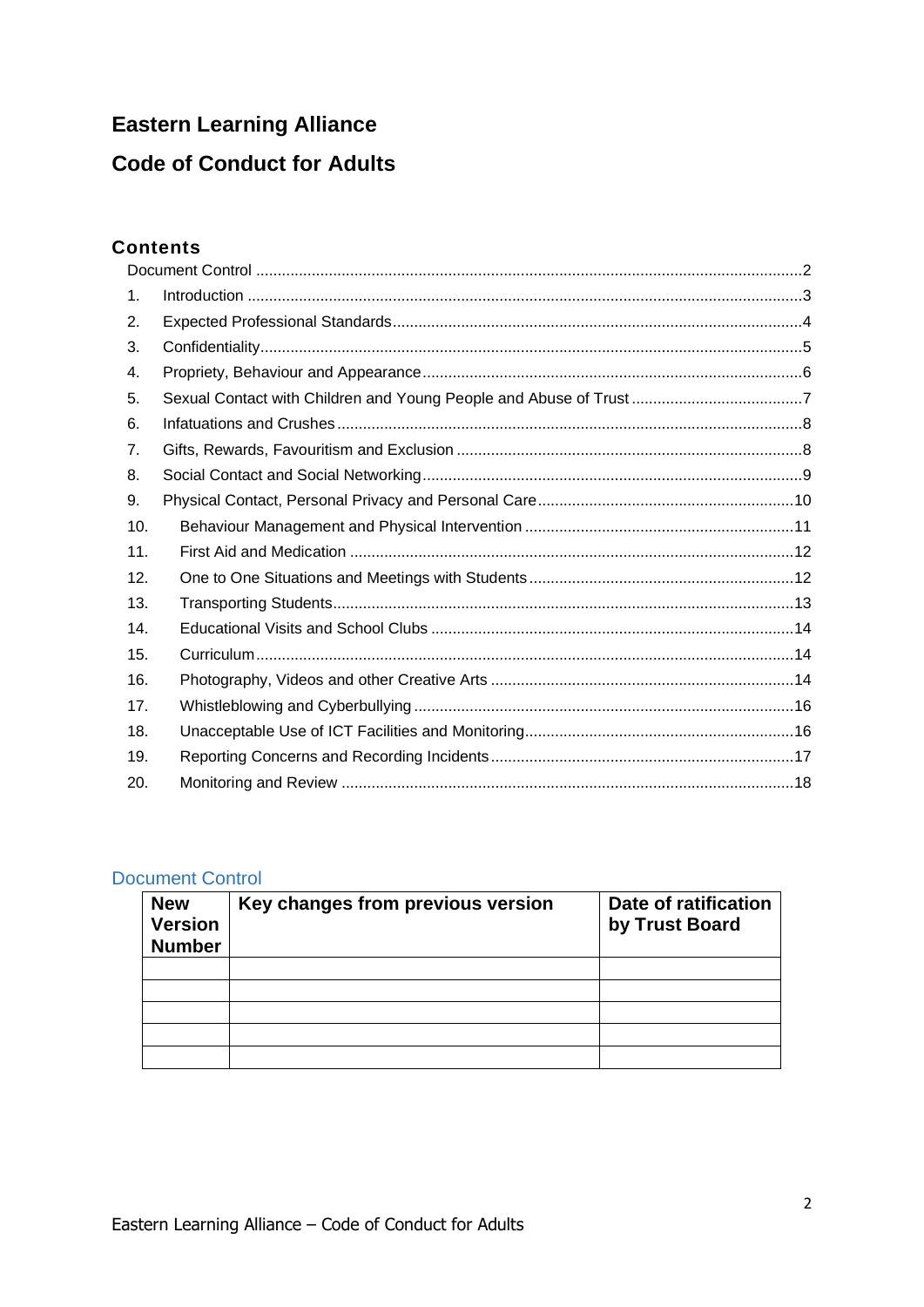#### <span id="page-2-0"></span>**1. Introduction**

- 1.1. The Code sets out the professional standards expected and the duty upon Adults to abide by it. All Adults have a duty to keep students safe, promote their welfare and, to protect them from radicalisation (the Prevent duty), abuse (sexual, physical and emotional), neglect and safeguarding concerns. This duty is, in part, exercised through the development of respectful, caring and professional relationships between Adults and students and behaviour by Adults that demonstrates integrity, maturity and good judgement. Following this Code will help to safeguard Adults from being maliciously, falsely or mistakenly suspected or accused of misconduct in relation to students and the required professional standards.
- 1.2. For the purposes of this Code, the term and references to 'Adult' means the following: governing body and Trustees and members, all teaching and other staff (whether or not paid or unpaid, employed or self-employed and whether or not employed directly by the Trust), external contractors providing services to students on behalf of the Trust, teacher trainees and other trainees/apprentices, volunteers and any other individuals who work for or provide services on behalf of or for the Trust to include but not limited to all those detailed in the single central record (as amended). For the purposes of this Code, 'young person/people', 'students' and 'child/ren' includes all those for whom the Trust provides education or other services.
- 1.3. This Code takes account of the most recent versions of the following guidance (statutory and non-statutory); 'Keeping Children Safe in Education' Department of Education ('DfE') (statutory), Working together to safeguard children' HM Government (statutory) and 'Guidance for safer working practice for those working with children and young people in education settings' (non-statutory). This Code cannot provide an exhaustive list of what is, or is not, appropriate behaviour for Adults. However, it does highlight behaviour that is illegal, inappropriate or inadvisable in relation to the required professional standards. There will be occasions and circumstances in which Adults have to make decisions or take action in the best interests of the student where no specific guidance has been given. Adults are expected to make responsible and informed judgements about their own behaviour in order to secure the best interests and welfare of the students.
- 1.4. Any behaviour in breach of this Code by employees may result in action under our Disciplinary Procedure. Such behaviour may constitute gross misconduct and, as such, may result in summary dismissal. The Trustees will take a strict approach to serious breaches of this Code.
- 1.5. Safeguarding and Child Protection policy

Adults have a duty to act in accordance with the Safeguarding and Child Protection policy and report any safeguarding, child protection, welfare or radicalisation concerns about a student to the Designated Safeguarding Lead in the respective Academy.

1.6. Whistleblowing

All Adults must feel able to raise issues of concern and everyone must fully recognise the duty to do so particularly in terms of child protection. Adults have a duty to report any child protection or welfare concerns to the designated member of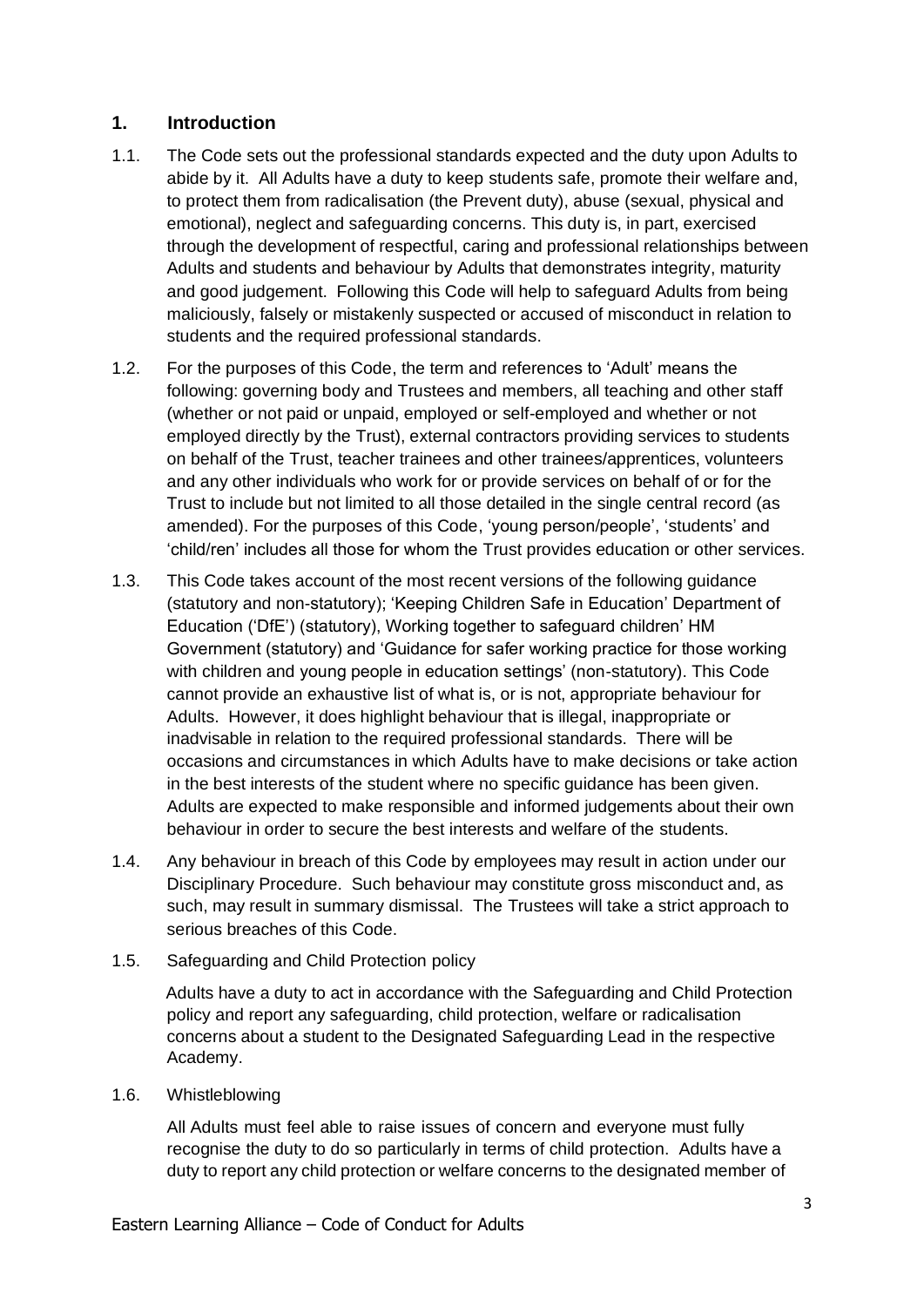staff in school. Anyone who has concerns must report them to the schoolchild Protection Officers. A member of staff who, in good faith, "whistleblows" or makes a public interest disclosure will have the protection of the relevant legislation.

1.7. Allegations of Abuse Against Teachers, Other Staff and Volunteers

Where it is alleged that an Adult has:

- behaved in a way that has harmed a child, or may have harmed a child;
- possibly committed a criminal offence against or related to a child; or,
- behaved towards a child or children in a way that indicates they would pose a risk of harm to children.

then the Trustees will follow the Trust's Procedure for Dealing with Allegations of Abuse Against Teachers and Other Staff and Volunteers and the guidance set out in Part Four of Keeping Children Safe in Education DfE which is available from the designated Child Protection Officer.

#### <span id="page-3-0"></span>**2. Expected Professional Standards**

- 2.1. All Adults as appropriate to the role and/or job description of the individual, must:
	- place the well-being and learning of students at the centre of their professional practice.
	- have high expectations for all students, be committed to addressing underachievement, and work to help students progress regardless of their background and personal circumstances.
	- treat students fairly and with respect, take their knowledge, views, opinions and feelings seriously, and value diversity and individuality.
	- model the characteristics they are trying to inspire in students, including enthusiasm for learning, a spirit of enquiry, honesty, tolerance, social responsibility, patience, and a genuine concern for other people.
	- respond sensitively to the differences in the home backgrounds and circumstances of students, recognising the key role that parents and carers play in students' education.
	- seek to work in partnership with parents and carers, respecting their views and promoting understanding and co-operation to support the young person's learning and well-being in and out of school.
	- reflect on their own practice, develop their skills, knowledge and expertise, and adapt appropriately to learn with and from colleagues.
	- ensure that the same professional standards are always applied regardless of culture, disability, gender, language, racial origin, religious belief and/or sexual identity.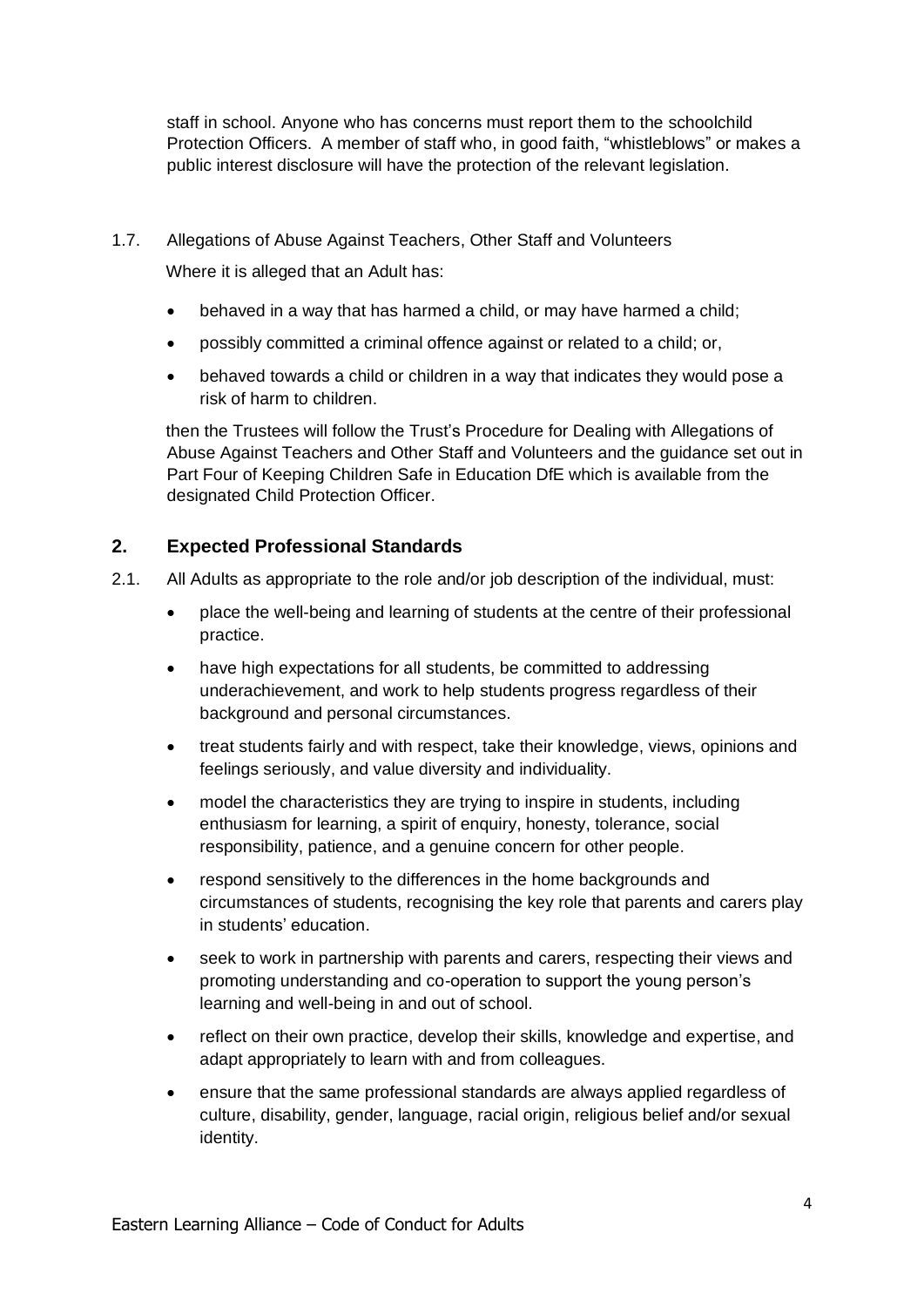- 2.2. Teachers are required to comply with the *[Teachers' Standards September 1](https://www.gov.uk/government/uploads/system/uploads/attachment_data/file/301107/Teachers__Standards.pdf)st 2012*, in particular Part 2 Personal and Professional Standards.
- 2.3. All Adults must be familiar with and act in accordance with the most recent versions of the following documents; Part 1 of Keeping Children Safe in Education DfE (statutory), Working Together to Safeguard Children HM Government (statutory), Prevent Duty Guidance HM Government (statutory), 'The Prevent duty departmental advice for schools and childcare providers' DfE and 'Guidance for safer working practice for those working with children and young people in education settings' (nonstatutory).
- 2.4. An employee who knowingly fails to bring a matter of concern to the attention of senior management and/or the relevant agencies is likely to be subject to disciplinary action.

#### <span id="page-4-0"></span>**3. Confidentiality**

- 3.1. As data controllers, all schools/academies are subject to the Data Protection Act 2018. In addition, teachers owe a common law duty of care to safeguard the welfare of their students. This duty is acknowledged in the provisions governing disclosure of information about students.
- 3.2. Adults may have access to confidential information about students in order to undertake their responsibilities. In some circumstances the information may be sensitive data and/or confidential. Confidential or personal information about a student or their family must never be disclosed to anyone other than on a need to know basis and advice should be sought prior to disclosure to ensure such disclosure is in accordance with the Data Protection Act 2018, The Education (Student Information) Regulations 2005 (maintained schools), The ICO 'Guide to Data Protection' and the ICO guide on 'How to Disclose Information Safely'. In circumstances where the student's identity does not need to be disclosed the information should be used anonymously. Information must never be used to intimidate, humiliate, or embarrass the student. Information must never be used by anyone for their own or others advantage, including that of partners, friends, relatives or other organisations.
- 3.3. There are some circumstances in which an Adult may be expected to share information about a student, for example when abuse is alleged or suspected. In such cases, Adults have a duty to pass information on without delay to those with designated safeguarding responsibilities. See paragraph 19 below.
- 3.4. Confidential information about students must be held securely. Confidential information about students must not be held off the Academy site other than on security protected Trust equipment. Information must only be stored for the length of time necessary to discharge the task for which it is required.
- 3.5. If a student or parent/carer makes a disclosure regarding abuse or neglect, the Adult must follow the Trust's procedures and the guidance as set out in Keeping Children Safe in Education DfE. Confidentiality must not be promised to the student or parent/carer, however reassurance should be given that the information will be treated sensitively.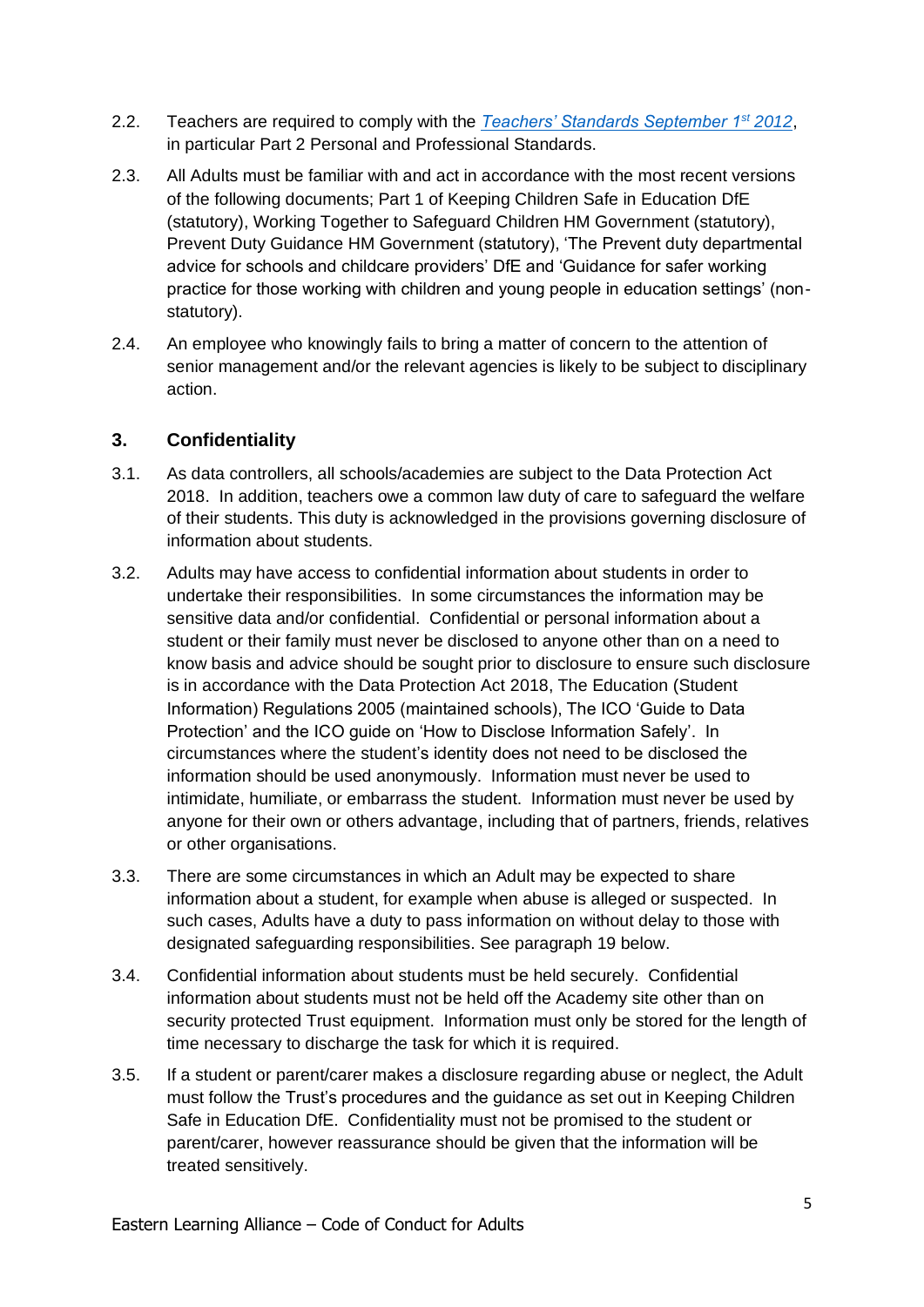3.6. If an Adult is in any doubt about the storage or sharing of information they must seek guidance from the Designated Safeguarding Lead. Any media or legal enquiries must be passed to senior management.

#### <span id="page-5-0"></span>**4. Propriety, Behaviour and Appearance**

- 4.1. All Adults working with children have a responsibility to maintain public confidence in their ability to safeguard the welfare and best interests of students. They should adopt high standards of personal conduct in order to maintain the confidence and respect of their colleagues, students and the public in general. An Adult's behaviour or actions, either in or out of the workplace, must not compromise her/his position within the work setting, or bring the Trust into disrepute. Non-exhaustive examples of unacceptable behaviour are contained in our Disciplinary Procedure/Rules. The misuse of drugs, alcohol or acts of violence would be examples of such behaviour.
	- 4.2. Adults are required to notify the Trust immediately of any allegation/s of misconduct that are of a safeguarding nature made against them (or implicating them), by a child or adult in relation to any outside work or interest (whether paid or unpaid) and, of any arrest or criminal charge whether child related or not. Where employees fail to do so, this will be treated as a serious breach of this Code and dealt with under our Disciplinary Procedure.
	- 4.3. Individuals should not behave in a manner which would lead any reasonable person to question their suitability to work with children or to act as an appropriate role model; make, or encourage others to make sexual remarks to, or about, a student; use inappropriate language to or in the presence of students; discuss their personal or sexual relationships with or in the presence of students; make, or encourage others to make, unprofessional personal comments which scapegoat, demean or humiliate, or might be interpreted as such. Behaving in an unsuitable way towards children may result in disqualification from childcare under the Childcare Act 2006, prohibition from teaching by the NCTL, a bar from engaging in regulated activity, or action by another relevant regulatory
	- 4.4. A person's dress and appearance are matters of personal choice, self-expression, religious and cultural customs. However Adults must maintain an appropriate standard of dress and personal appearance at work which promotes a positive and professional image. Clothing and footwear must be safe and clean and take account of health and safety considerations. In addition, adults must ensure they are dressed in ways which are appropriate to their role and not likely to be viewed as offensive, revealing or sexually provocative and specifically should not distract, cause embarrassment or give rise to misunderstanding, should be religious and culturally sensitive and free of any political or otherwise contentious slogans, and not considered to be discriminatory. Line managers will be expected to deal with members of staff who do not comply with the College's professional dress code (outlined in 4.4). Where there is failure to comply with the dress code, the matter will be dealt with under the Trust's Disciplinary Policy.
	- 4.5. Personal property of a sexually explicit nature or property which might be regarded as promoting radicalisation or otherwise inappropriate such as books, magazines,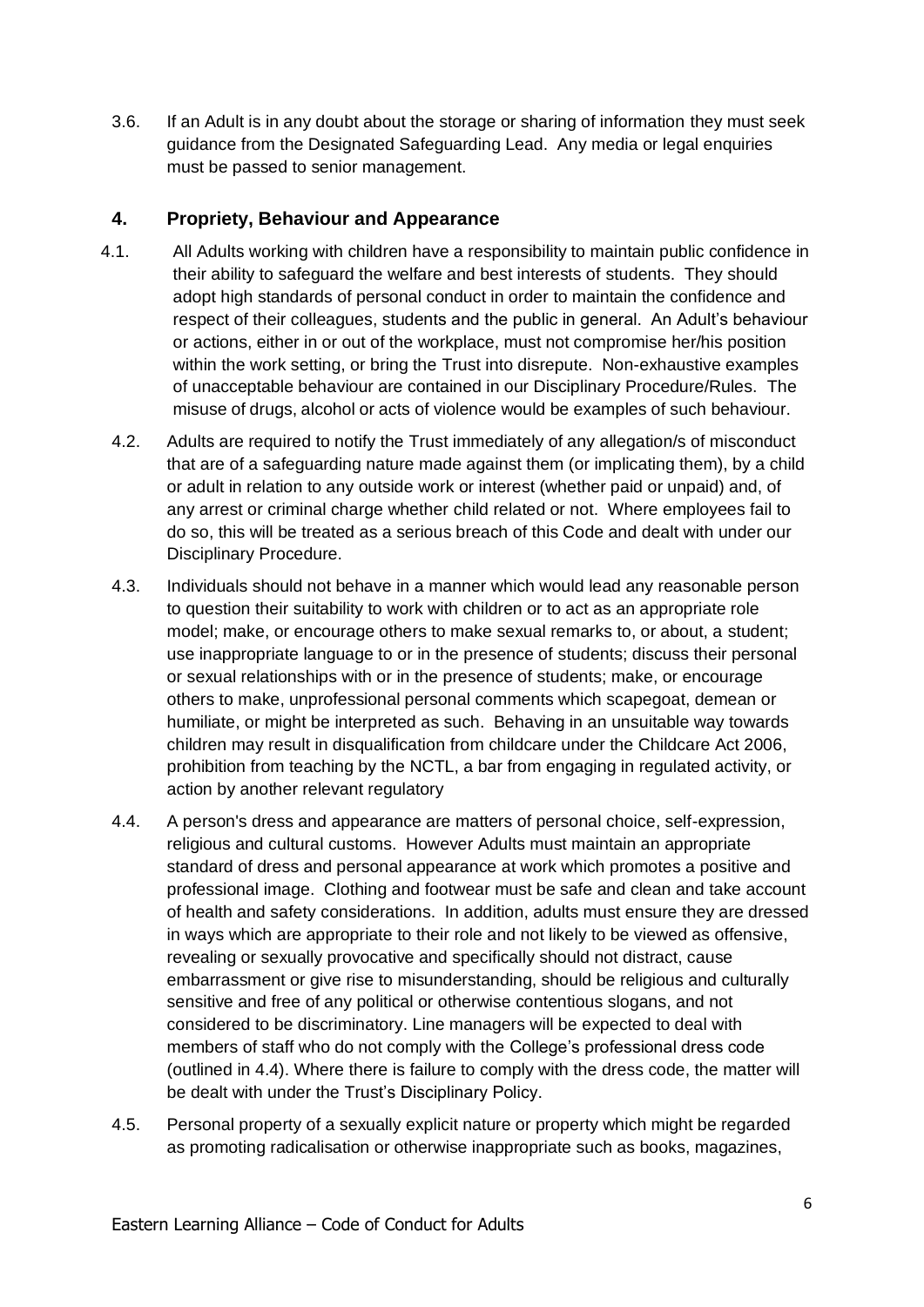CDs, DVDs or such material on any electronic media including links to such material must not be brought onto or stored on Trust premises or on any Trust equipment.

#### <span id="page-6-0"></span>**5. Sexual Contact with Children and Young People and Abuse of Trust**

- 5.1. A relationship between an Adult and a child or young person is not a relationship between equals; the Adult has a position of power or influence. There is potential for exploitation and harm of children or vulnerable young people and all Adults have a responsibility to ensure that an unequal balance of power is not used for personal advantage or gratification. Adults must not use their status or position to form or promote relationships with children (whether current students or not), that are of a sexual nature, or which may become so. Adults should maintain appropriate professional boundaries and avoid behaviour which might be misinterpreted by others. They should report any incident with this potential.
- 5.2. Any sexual behaviour or activity, by an adult with or towards a child/student or young person is illegal. Children and young people are protected by the same laws as adults in relation to non-consensual sexual behaviour. They are additionally protected by specific legal provisions regardless of whether there is consent or not. Where a person aged 18 or over is in a specified position of trust with a child or young person under 18 years, the Sexual Offences Act 2003 makes it an offence for that person to engage in sexual activity with or in the presence of that child or to cause or incite that child to engage in or watch sexual activity.
- 5.3. Sexual behaviour includes non-contact activities, such as causing a child or young person to engage in or watch sexual activity or the production of indecent images of children. 'Working Together to Safeguard Children', *Appendix A* defines sexual abuse as "…forcing or enticing a child or young person to take part in sexual activities, not necessarily involving a high level of violence, whether or not the child is aware of what is happening…"
- 5.4. Adults must not have sexual relationships with students or have any form of communication with a child, which could be interpreted as sexually suggestive or provocative i.e. verbal comments, letters, notes, texts, electronic mail, phone calls, social networking contact or physical contact. The Adult should not make sexual remarks to, or about, a child or discuss their own sexual relationships with or in the presence of students. Adults should take care that their language or conduct does not give rise to comment or speculations. Attitudes, demeanour and language all require care and thought.
- 5.5. There are occasions when Adults embark on a course of behaviour known as 'grooming' where the sole purpose is to gain the trust of a child or young person, and manipulate that relationship so that sexual abuse can take place. Adults should be aware that conferring special attention without good reason or favouring a student has the potential to be construed as being part of a 'grooming' process, which is a criminal offence.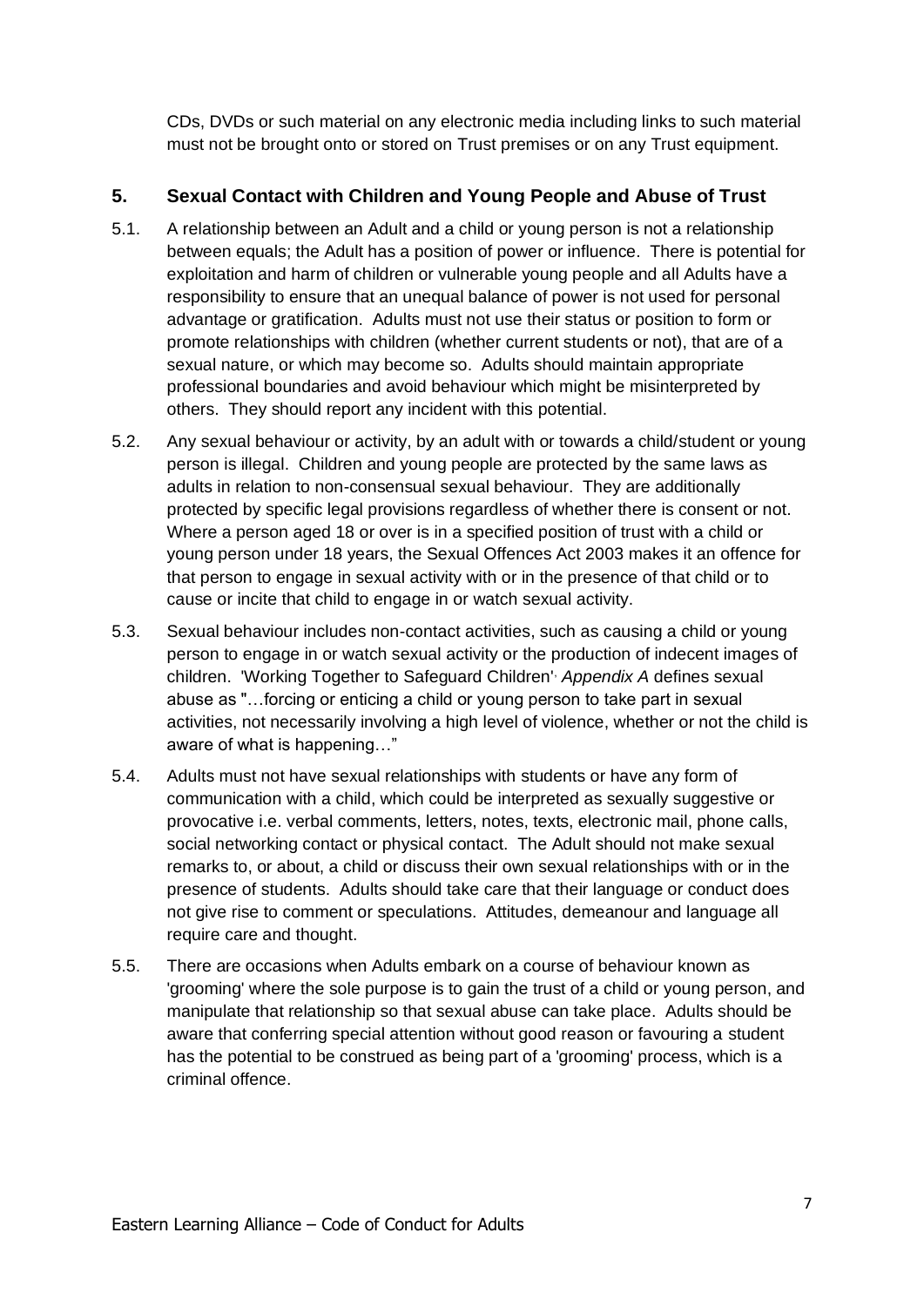#### <span id="page-7-0"></span>**6. Infatuations and Crushes**

- 6.1. A child or young person may develop an infatuation with an Adult who works with them. An Adult, who becomes aware (may receive a report, overhear something, or otherwise notice any sign no matter how small or seemingly insignificant) that a student has become or may be becoming infatuated with him/herself or a colleague, must report this without delay to the Head of Academy or the most senior manager so that appropriate action can be taken to avoid any hurt, distress or embarrassment. The situation will be taken seriously and the Adult should be careful to ensure that no encouragement of any kind is given to the student. It should also be recognised that careless and insensitive reactions may provoke false accusations.
- 6.2. Examples of situations which must be reported are given below:
	- Where an Adult is concerned that he or she might be developing a relationship with a student which could have the potential to represent an abuse of trust.
	- Where an Adult is concerned that a student is becoming attracted to him or her or that there is a developing attachment or dependency.
	- Where an Adult is concerned that actions or words have been misunderstood or misconstrued by a student such that an abuse of trust might be wrongly suspected by others.
	- Where an Adult is concerned about the apparent development of a relationship by another adult, or receives information about such a relationship.

#### <span id="page-7-1"></span>**7. Gifts, Rewards, Favouritism and Exclusion**

- 7.1. It is against the law for public servants to take bribes. Adults need to take care that they do not accept any gift that might be construed by others as a bribe, or lead the giver to expect preferential treatment. There are occasions when students or parents/carers wish to pass small tokens of appreciation to Adults e.g. at Christmas or as a thank-you and this is acceptable. However, it is unacceptable to receive gifts on a regular basis or of any significant value.
- 7.2. Personal gifts must not be given to students or their families/carers. This could be misinterpreted as a gesture either to bribe or groom. It might be perceived that a 'favour' of some kind is expected in return. Any reward given to a student should be consistent with the Academy's behaviour or rewards policy, recorded, and not based on favouritism.
- 7.3. Care should be taken when selecting children for specific activities, jobs, privileges and when students are excluded from an activity in order to avoid perceptions of favouritism or injustice. Methods of selection and exclusion should be subject to clear, fair and agreed criteria.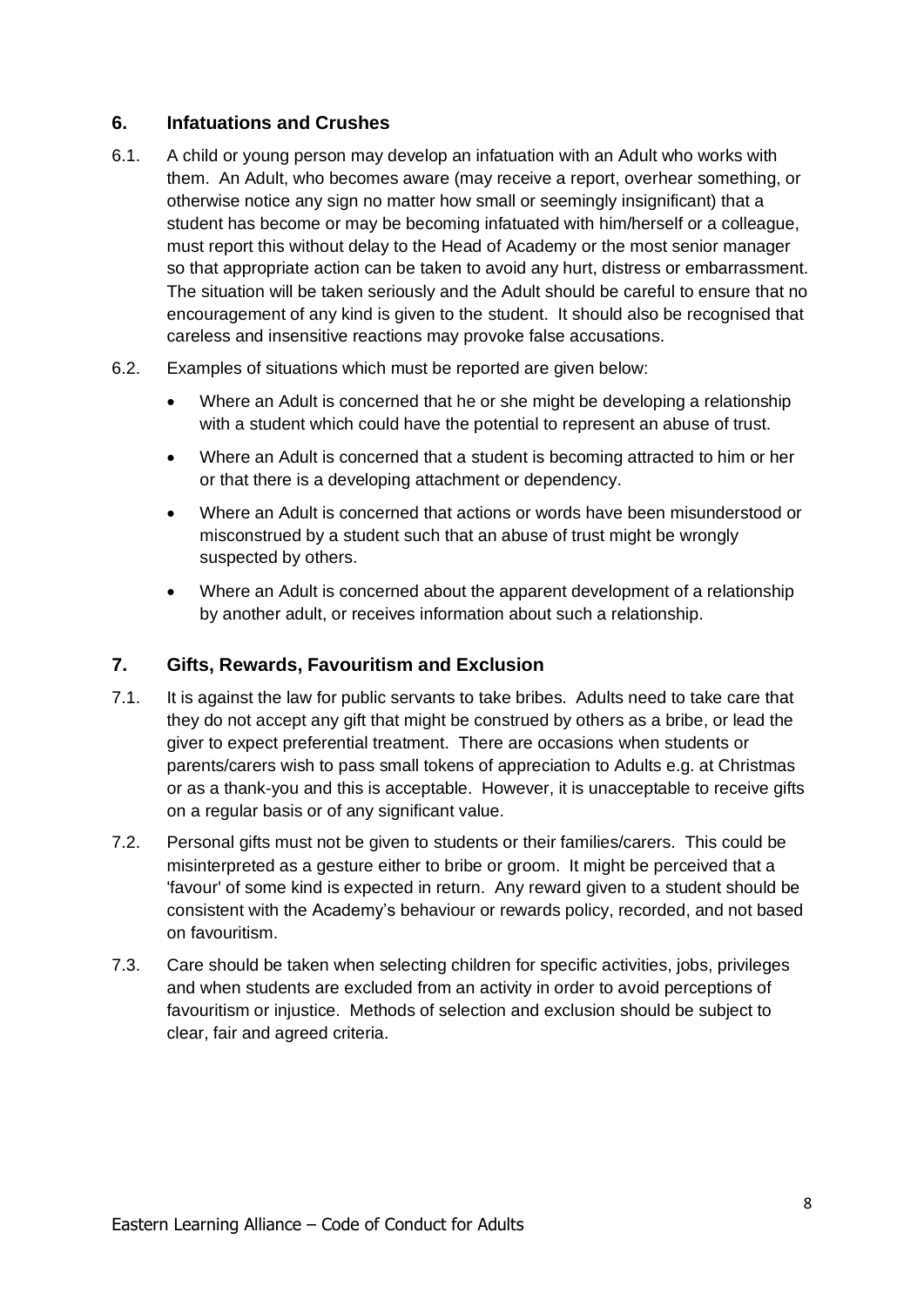#### <span id="page-8-0"></span>**8. Social Contact and Social Networking**

- 8.1. Communication between students and Adults, by whatever method, should take place within clear and explicit professional boundaries. This includes the wider use of technology such as mobile phones, tablets, text messages, emails, instant messages, websites, social media such as Facebook, Twitter, Instagram, chatrooms, forums, blogs, apps such as WhatsApp, gaming sites, digital cameras, videos, web-cams and other hand held devices. Adults should not share any personal information with students and they should not request, or respond to, any personal information from the child/young person, other than that which might be appropriate as part of their professional role. If a student seeks to establish social contact, or if this occurs coincidentally, the adult should exercise his or her professional judgement in making a response and should ensure that all communications are transparent and open to scrutiny.
- 8.2. Adults must not give their personal contact details such as home/mobile phone number; home or personal e-mail address or social networking details to students unless the need to do so is agreed in writing with senior management. If, for example, a student attempts to locate an Adult's personal contact details and attempts to contact or correspond with them, the Adult should not respond and must report the matter to their manager.
- 8.3. It is imperative that Adults ensure that all possible privacy settings are activated to prevent students from making contact on personal profiles and to prevent students from accessing photo albums or other personal information which may appear on social networking sites.
- 8.4. Adults are personally responsible for what they communicate in social media and must bear in mind that what is published might be read by anyone for a long time. Adults must ensure that their on-line profiles are consistent with the professional image expected by the trust and must not post material which damages the reputation of the Trust or which causes concern about their suitability to work with children and young people. Those who post material which may be considered as inappropriate could render themselves vulnerable to criticism or, in the case of an employee, allegations of misconduct which may be dealt with under the Disciplinary Procedure. Even where it is made clear that the writer's views on such topics do not represent those of the Trust, such comments are inappropriate.
- 8.5. Adults are advised not to have any online friendships with any young people under the age of 18, unless they are family members or close family friends. Adults are advised not to have online friendships with parents or carers of students, or members of the governing body/trustees. Where such on line friendships exist, Adults must ensure that appropriate professional boundaries are maintained.
- 8.6. It is acknowledged that Adults may have genuine friendships and social contact with parents or carers of students, independent of the professional relationship. Adults should, however, inform senior management of any relationship with a parent/carer where this extends beyond the usual parent/carer/professional relationship; advise senior management of any regular social contact they have with a student or parent/carer, which could give rise to concern; inform senior management of any requests or arrangements where parents/carers wish to use their services outside of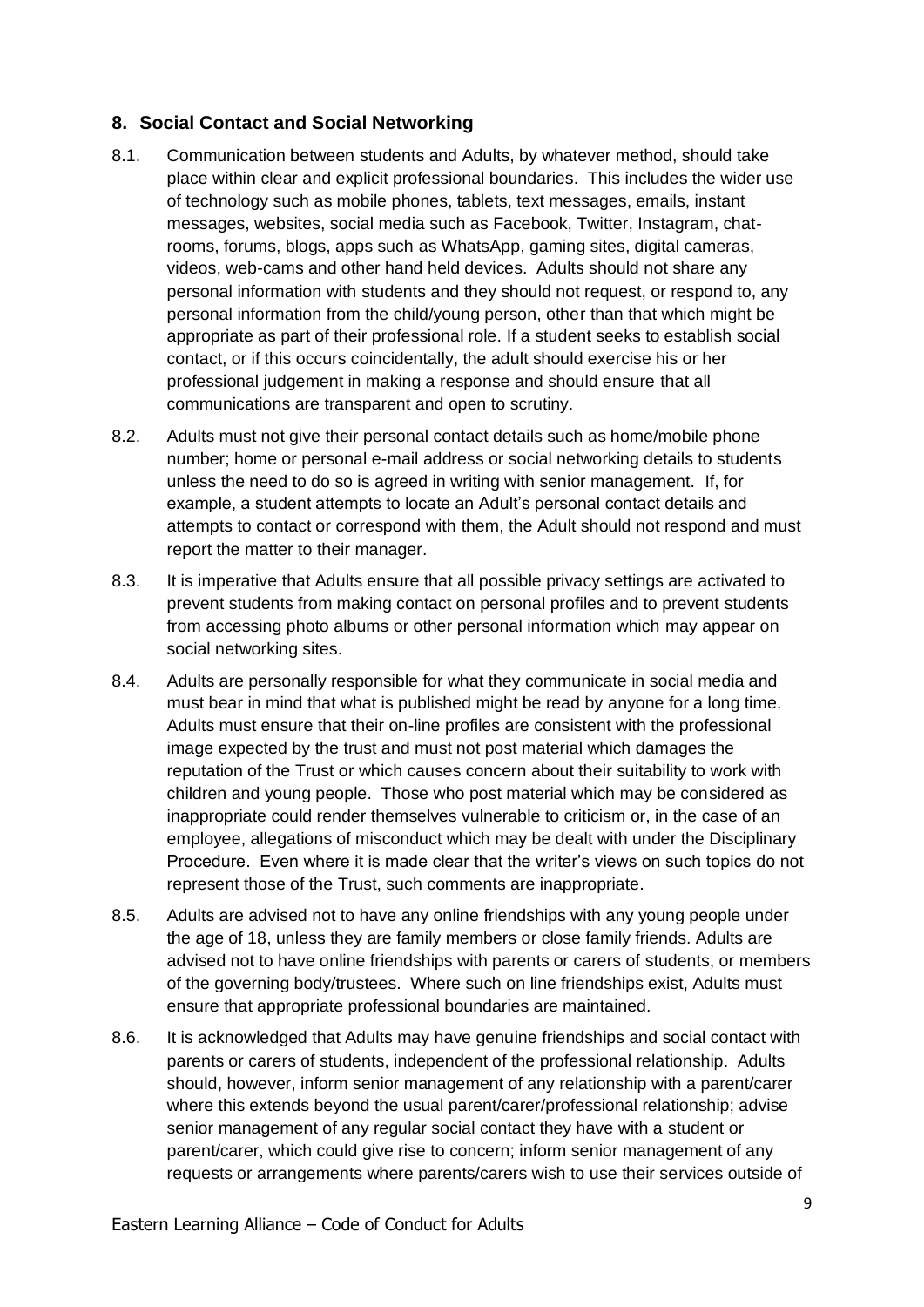the workplace e.g. babysitting, tutoring; and Adults should always approve any planned social contact with students or parents/carers with senior colleagues, for example when it is part of a reward scheme. Such notifications should be given in writing so a record can be kept. If a parent/carer seeks to establish social contact, or if this occurs coincidentally, the Adult should exercise his or her professional judgment and should ensure that all communications are transparent and open to scrutiny.

8.7. Some employees may, as part of their professional role, be required to support a parent or carer. If that person comes to depend upon the employee or seeks support outside of their professional role this should be discussed with senior management and where necessary referrals made to the appropriate support agency.

#### <span id="page-9-0"></span>**9. Physical Contact, Personal Privacy and Personal Care**

- 9.1. There are occasions when it is entirely appropriate and proper for employees to have physical contact with students, but it is crucial that they only do so in ways appropriate to their professional role and in relation to the student's individual needs and any agreed care plan. When physical contact is made with students this should be in response to their needs at the time, of limited duration and appropriate Employees must use their professional judgement at all times. It is not possible to be specific about the appropriateness of each physical contact, since an action that is appropriate with one student in one set of circumstances may be inappropriate in another, or with a different student.
- 9.2. Physical contact should never be secretive or casual, or for the gratification of the Adult, or represent a misuse of authority. Adults should never touch a student in a way which may be considered indecent. If an Adult believes that an action could be misinterpreted, the incident and circumstances should be reported as soon as possible to the manager and recorded in the Academy's incident book, and, if appropriate, a copy placed on the student's file.
- 9.3. Physical contact, which occurs regularly with a student or students, is likely to raise questions unless the justification for this is part of a formally agreed plan (for example in relation to students with SEN or physical disabilities). Any such contact should be the subject of an agreed and open school policy and subject to review. Where feasible, staff should seek the student's permission before initiating contact. Adults should listen, observe and take note of the student's reaction or feelings and – so far as is possible - use a level of contact which is acceptable to the student for the minimum time necessary.
- 9.4. There may be occasions when a distressed student needs comfort and reassurance. This may include age-appropriate physical contact. Adults should remain self-aware at all times in order that their contact is not threatening, intrusive or subject to misinterpretation. Adults should always tell a line-manager when and how they offered comfort to a distressed student.
- 9.5. Where an Adult has a particular concern about the need to provide this type of care and reassurance they should seek further advice from a senior manager.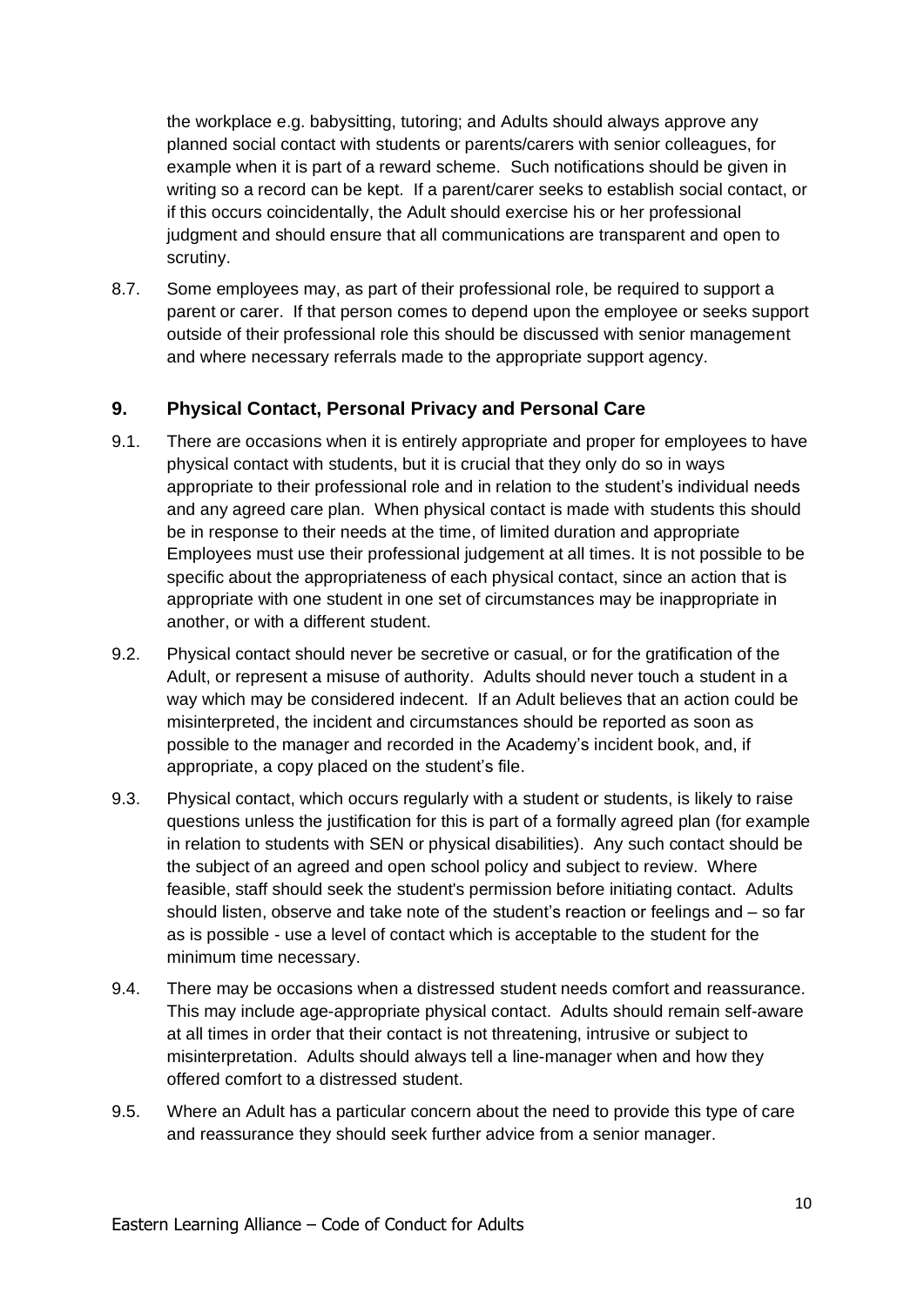- 9.6. Some employees, for example, those who teach PE and games, or who provide music tuition will on occasions have to initiate physical contact with students in order to support a student so they can perform a task safely, to demonstrate the use of a particular piece of equipment/instrument or assist them with an exercise. This should be done with the student's agreement. Contact under these circumstances should be for the minimum time necessary to complete the activity and take place in a safe and open environment. Adults should remain sensitive to any discomfort expressed verbally or non-verbally by the student.
- 9.7. All parties should clearly understand from the outset what physical contact is necessary and appropriate in undertaking specific activities. Keeping parents/carers informed of the extent and nature of any physical contact may also prevent allegations of misconduct arising. Any incidents of physical contact that cause concern or fall outside of these protocols and guidance should be reported to the senior manager and parent/carer.
- 9.8. Students are entitled to respect and privacy when changing clothes or taking a shower. However, there needs to be an appropriate level of supervision in order to safeguard students, satisfy health and safety considerations and ensure that bullying or teasing does not occur. This supervision should be appropriate to the needs and age of the students concerned and sensitive to the potential for embarrassment. Adults who are required as part of their role to attend changing rooms should announce their intention of entering any student changing rooms and only remain in the room where the student/s needs require this.
- 9.9. Employees with a job description which includes intimate care duties will have appropriate training and written guidance including a written care plan for any student who could be expected to require intimate care. Staff should adhere to the Trust's intimate and personal care and nappy changing policies. No other Adult should be involved in intimate care duties except in an emergency. A signed record should be kept of all intimate and personal care tasks undertaken and, where these have been carried out in another room, include times left and returned. Employees should not assist with personal or intimate care tasks which the student is able to undertake independently.

#### <span id="page-10-0"></span>**10. Behaviour Management and Physical Intervention**

- 10.1. All students have a right to be treated with respect and dignity. Corporal punishment is unlawful in all schools. Adults must not use any form of degrading treatment to punish a student. The use of sarcasm, demeaning or insensitive comments towards students is not acceptable in any situation. Deliberately intimidating students by shouting aggressively, hectoring or overbearing physical presence is not acceptable in any situation. Any sanctions or rewards used should be part of the Academy's Behaviour Policy.
- 10.2. Physical intervention can only be justified in exceptional circumstances. Nonstatutory guidance is available from the Department of Education website. See 'Use of reasonable force - advice for Head Teachers, Staff and Governing Bodies'. Adults may legitimately intervene to prevent a student from committing a criminal offence, injuring themselves or others, causing damage to property, engaging in behaviour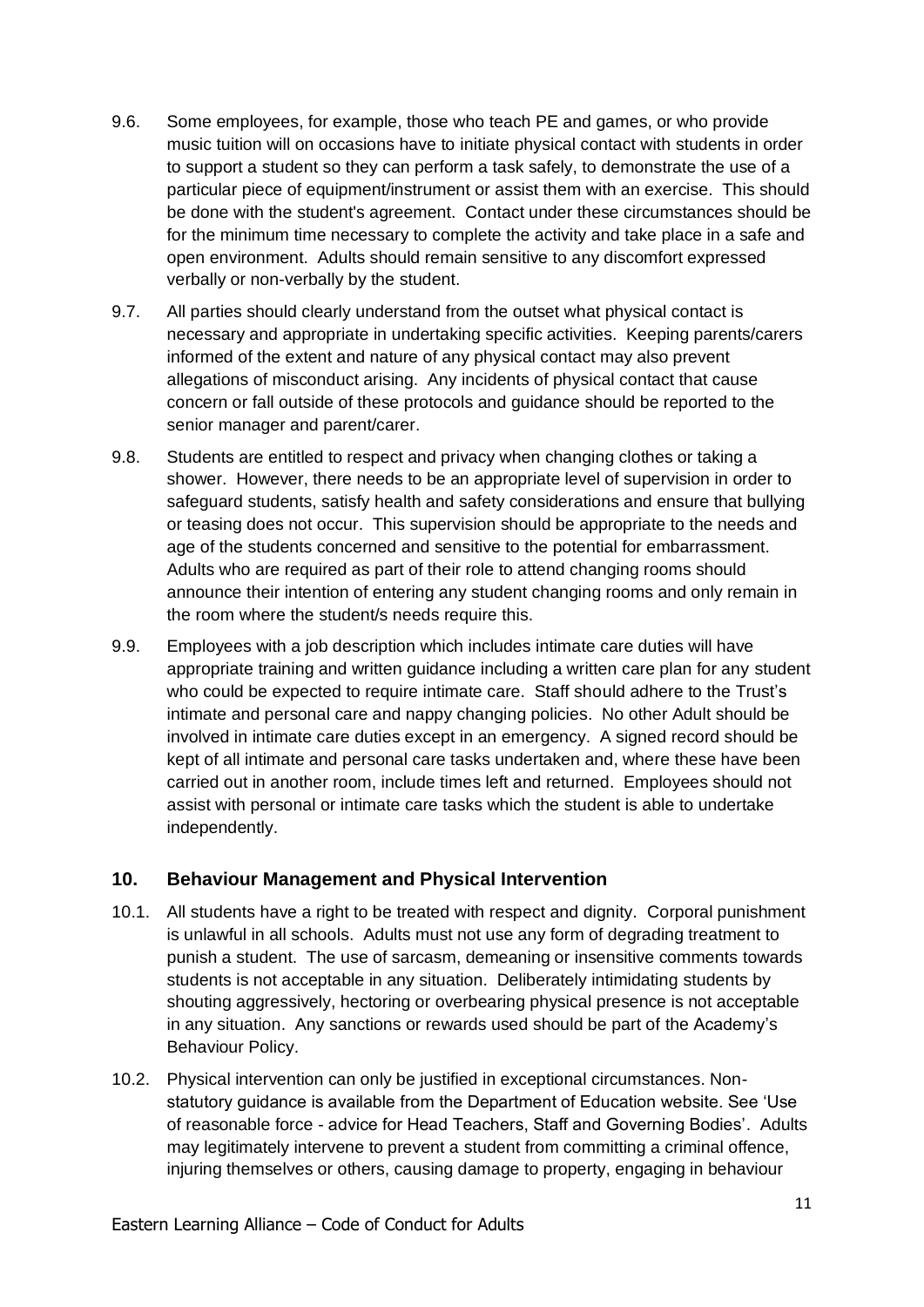prejudicial to good order and to maintain good order and discipline. Adults should have regard to the health and safety of themselves and others. It is always unlawful to use force as a punishment. The use of unwarranted physical force is likely to constitute a criminal offence.

10.3. Where a student has specific needs in respect of particularly challenging behaviour, a positive handling plan, including a risk assessment, should be put in place and agreed by all parties. Where it is judged that a student's behaviour presents a serious risk to themselves or others, a robust risk assessment that is regularly reviewed and a physical intervention plan, where relevant, must be put in place. All incidents and subsequent actions should be recorded and reported to a manager and the student's parents/carers. Where it can be anticipated that physical intervention is likely to be required, a plan should be put in place that the student and parents/carers are aware of and have agreed to. Parental consent does not permit the use of unlawful physical intervention or deprive a student of their liberty. The Academy has separate policies on Behaviour Management and the Use of Physical Intervention.

#### <span id="page-11-0"></span>**11. First Aid and Medication**

- 11.1. The Trust has a separate policy on supporting students with a medical condition. Employees should have regard to the statutory guidance 'Supporting students at school with medical conditions' DfE December 2015, which includes advice on managing medicines. All settings must have an adequate number of qualified first aiders/appointed persons. Employees must have had the appropriate training and achieved the necessary level of competency before administering first aid or medication, or taking on responsibility to support students with medical conditions. If an Adult is concerned or uncertain about the amount or type of medication being given to a student this should be discussed with the Designated Safeguarding Lead.
- 11.2. Adults taking medication that may affect their ability to care for children should seek medical advice regarding their suitability to do so and should not work with students whilst taking medication unless medical advice confirms that they are able to do so. Adult medication on the premises must be securely stored out of the reach of children.

#### <span id="page-11-1"></span>**12. One to One Situations and Meetings with Students**

12.1. One to one situations have the potential to make children/young people more vulnerable to harm by those who seek to exploit their position of trust. Adults working in one to one settings with students may also be more vulnerable to unjust or unfounded allegations being made against them. Adults must recognise this possibility and plan and conduct such meetings accordingly. Every attempt should be made to ensure that the safety and security needs of both Adults and students are met. Managers should undertake a risk assessment in relation to the specific nature and implications of one to one work for each Adult and student, which should be reviewed regularly. Where such a meeting is demonstrably unavoidable it is advisable to avoid remote or secluded areas and to ensure that the door of the room is left open and/or visual/auditory contact with others is maintained. Any arrangements should be reviewed on a regular basis.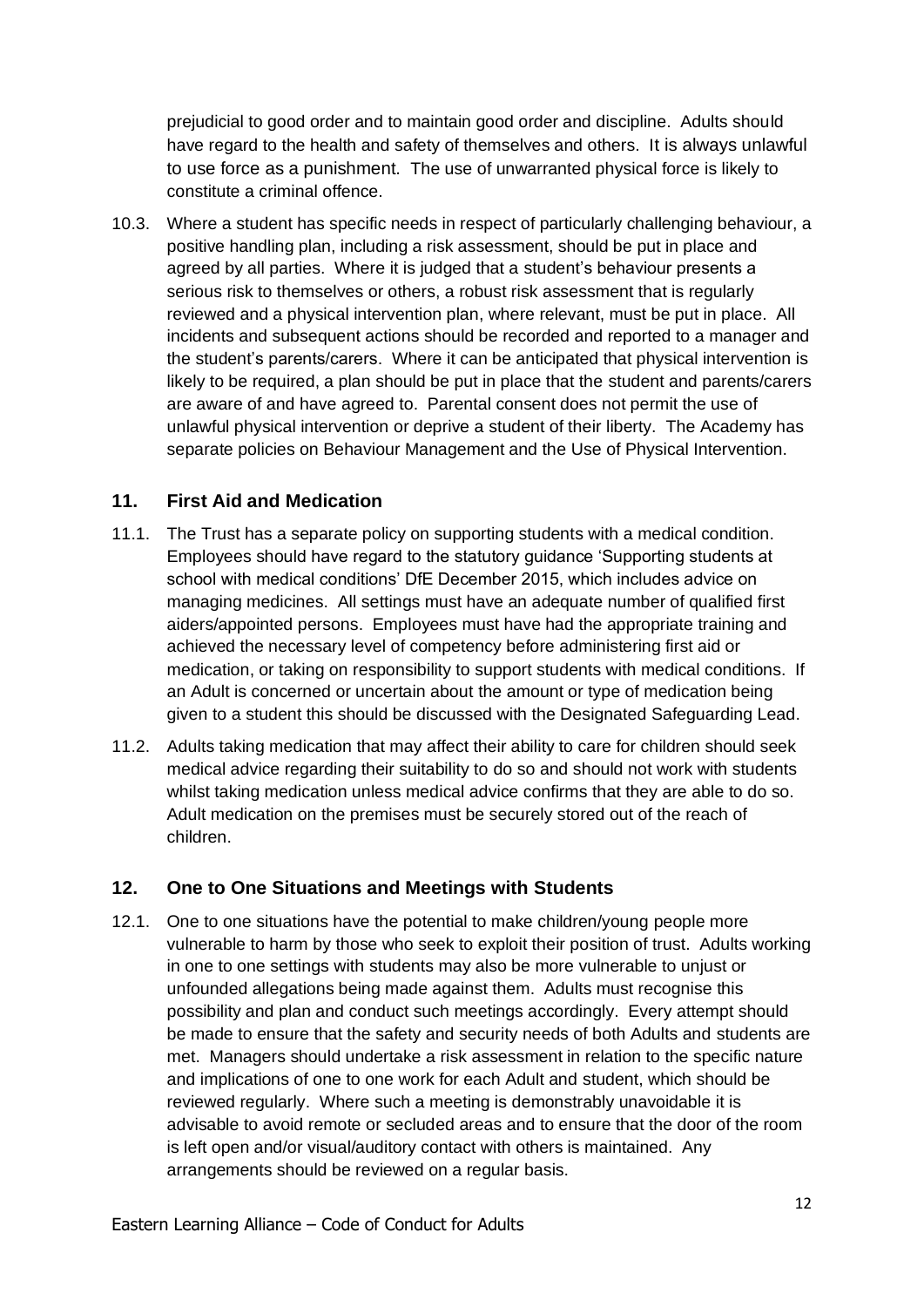- 12.2. Pre-arranged meetings with students away from the premises or on the Academy site when the Academy is not in session are not permitted unless written approval is obtained from their parent/carer and the Head of Academy or other senior colleague with delegated authority.
- 12.3. No student should be in or invited into, the home of an Adult who works with them, unless they are family members or close family friends, in which case Adults are advised to notify their line manager. Students must not be asked to assist Adults with jobs or tasks at or in their private accommodation or for their personal benefit.
- 12.4. There are occasions during exam periods when timetables clash and arrangements needs to be made to preserve the integrity of the of the examination process and in these circumstances exam boards may allow candidates to take an exam the following morning, including Saturdays. The examination board requires the centre to determine a method of supervision on journeys to and from the centre and overnight, which ensures the candidate's wellbeing. This supervision may be undertaken by a parent/carer or, employees may be asked to volunteer to supervise students, which may with prior approval be in their own home.
- 12.5. Other than in an emergency and accompanied by a colleague, an Adult must not enter a student's home if the parent/carer is absent. Always make detailed records including times of arrival and departure and ensure any behaviour or situation that gives rise to concern is discussed with a senior manager.

#### <span id="page-12-0"></span>**13. Transporting Students**

- 13.1. In certain situations e.g. out of school activities, Adults may agree to transport students. Transport arrangements should be made in advance by a designated employee who will be responsible for planning and overseeing all transport arrangements and respond to any concerns that may arise. Wherever possible and practicable transport should be provided other than in private vehicles, with at least one Adult additional to the driver acting as an escort.
- 13.2. Adults should ensure that their behaviour is safe and that the transport arrangements and the vehicle meet all legal requirements. They must ensure that the vehicle is roadworthy and appropriately insured and that the maximum capacity is not exceeded. It is a legal requirement that all passengers wear seatbelts and the driver should ensure that they do so. The driver should be aware of the current legislation concerning the use of car seats for younger children where applicable. It is illegal to drive using hand-held phones or similar devices and the driver must ensure that they adhere to all driving regulations.
- 13.3. It is inappropriate for Adults to offer lifts to a student, unless the need has been agreed with a manager and, if this falls outside their normal working duties, has been agreed with parents/carers.
- 13.4. There may be occasions where a student requires transport in an emergency situation or where not to give a lift may place a student at risk. Such circumstances must always be recorded and reported to a senior manager and parents/carers.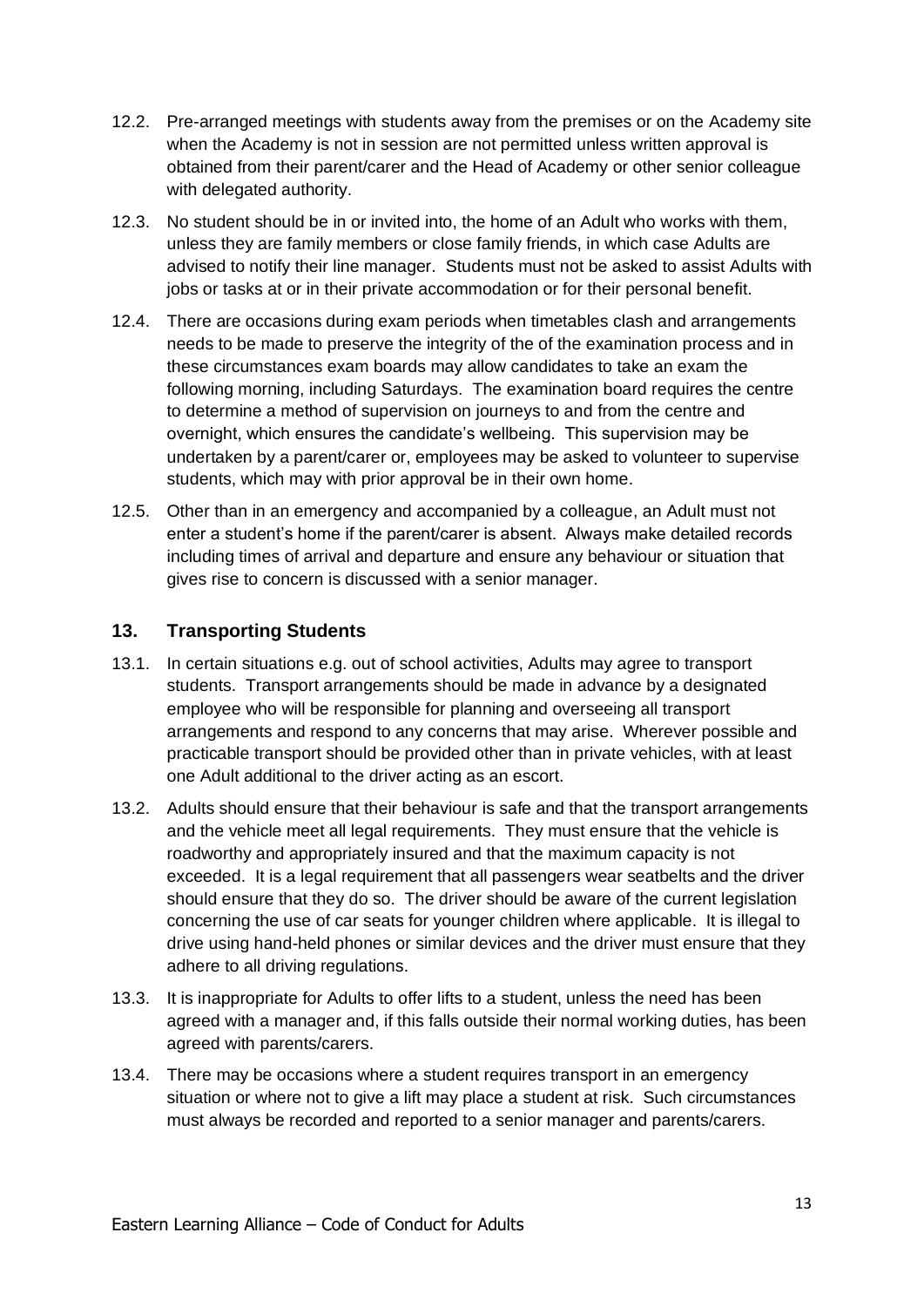#### <span id="page-13-0"></span>**14. Educational Visits and School Clubs**

- 14.1. Adults should take particular care when supervising students in the less formal atmosphere of an educational visit, particularly in a residential setting, or after-school activity. Adults remain in a position of trust and the same standards of conduct apply. Please refer to the Academy's policy on educational visits and the Health and Safety policy.
- 14.2. During any residential trips staff, Trustees and volunteers should be defined as either "on duty" or "off duty" outside of the regular activities. There should always be an appropriate number of staff on duty at any given time and it is expected that staff on duty would refrain from the consumption of alcohol. Those staff who are off duty would be expected to moderate their intake of alcohol and to drink sensibly. No alcohol should be consumed by staff, Trustees or volunteers during normal working hours.
- 14.3. It is expected that no staff, Trustees or volunteers should smoke in front of students at any time.
- 14.4. Staff, Governors, Trustees and volunteers must remember that they are representing the school (and Trust) from which they are based whilst on any trip or visit.

#### <span id="page-13-1"></span>**15. Curriculum**

- 15.1. Some areas of the curriculum can include or raise subject matter which is sexually explicit, of a political, cultural, religious or an otherwise sensitive nature. Care should be taken to ensure that resource materials cannot be misinterpreted and clearly relate to the learning outcomes identified by the lesson plan. This plan should highlight particular areas of risk and sensitivity.
- 15.2. The curriculum can sometimes include or lead to unplanned discussion about subject matter of a sexually explicit, political, cultural, religious or otherwise sensitive nature. Responding to students' questions can require careful judgement and Adults must take guidance in these circumstances from the Designated Safeguarding Lead/senior member of staff. Adults must not enter into or encourage inappropriate discussion about sexual, political or religious activity or behaviour or, discussions which may offend or harm others. Adults should take care to protect children from the risk of radicalisation and should act in accordance with advice given under Part 1 of Keeping Children Safe in Education DfE and accordingly must not express any prejudicial views or, attempt to influence or impose their personal values, attitudes or beliefs on students.
- 15.3. Please refer to the Academy's policy on sex and relationships education (SRE) and, the policy on spiritual, moral, social and cultural development (SMSC).

#### <span id="page-13-2"></span>**16. Photography, Videos and other Creative Arts**

16.1. Please refer to the Trust's guidance on e-safety, the use of images and the consent forms therein. Adults should have regard to the ICO CCTV code of practice and the guidance 'Taking Photographs in Schools'.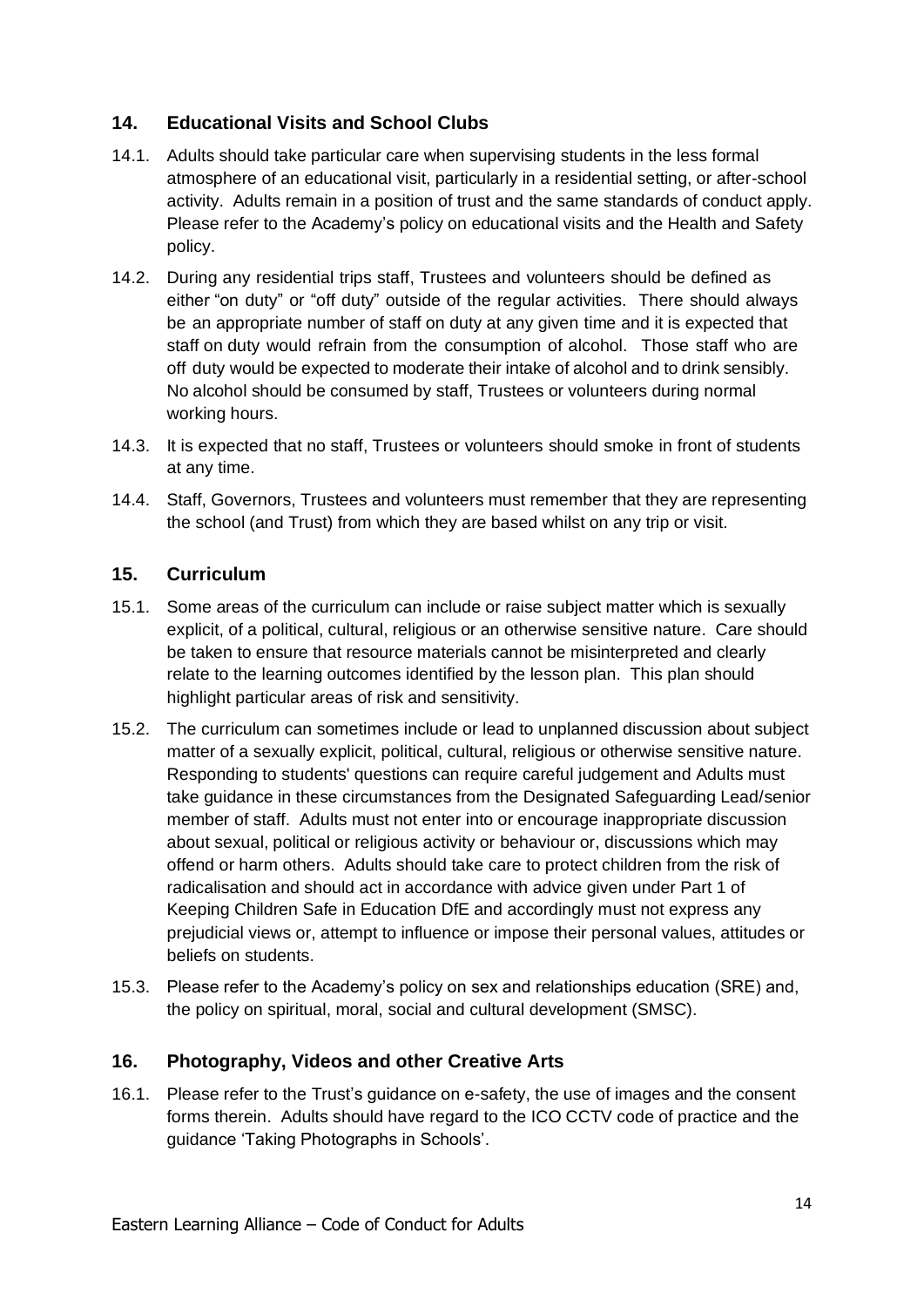- 16.2. Many educational activities involve the taking or recording of images. This may be undertaken as part of the curriculum, extra school activities, for displays, publicity, to celebrate achievement or, to provide evidence of the activity. The Data Protection Act 2018 affects the use of photography. An image of a child is personal data and it is, therefore, a requirement under the Act that consent is obtained from the parent/carer of a child before any images are made such as those used for school web sites, notice boards, productions or other purposes.
- 16.3. Adults need to be aware of the potential for such images to be taken and/or misused to create indecent images of children and/or for 'grooming' purposes. Careful consideration should be given as to how these activities are organised and undertaken. There should be an agreement as to whether the images will be destroyed or retained for further use, where these will be stored and who will have access to them.
- 16.4. Adults should remain sensitive to any student who appears uncomfortable and should recognise the potential for misinterpretation. It is also important to take into account the wishes of the child, remembering that some children do not wish to have their photograph taken.
- 16.5. Adults should only use equipment provided or authorised by the Trust to make/take images and should not use personal equipment, mobile telephones or any other similar devices to make/take images.
- 16.6. The following guidance should be followed:
	- if a photograph is used, avoid naming the student
	- if the student is named, avoid using the photograph
	- photographs/images must be securely stored and used only by those authorised to do so
	- be clear about the purpose of the activity and about what will happen to the photographs/images when the lesson/activity is concluded
	- only retain images when there is a clear and agreed purpose for doing so
	- ensure that a senior member of staff is aware that the photography/image equipment is being used and for what purpose
	- ensure that all photographs/images are available for scrutiny in order to screen for acceptability
	- be able to justify the photographs/images made
	- do not take images of students for personal use
	- only take images where the student consents to this
	- do not take photographs in one to one situations
	- do not display or distribute photographs/images of students unless there is consent to do so from the parent/carer
	- only publish images of students where they and their parent/carer has given explicit written consent to do so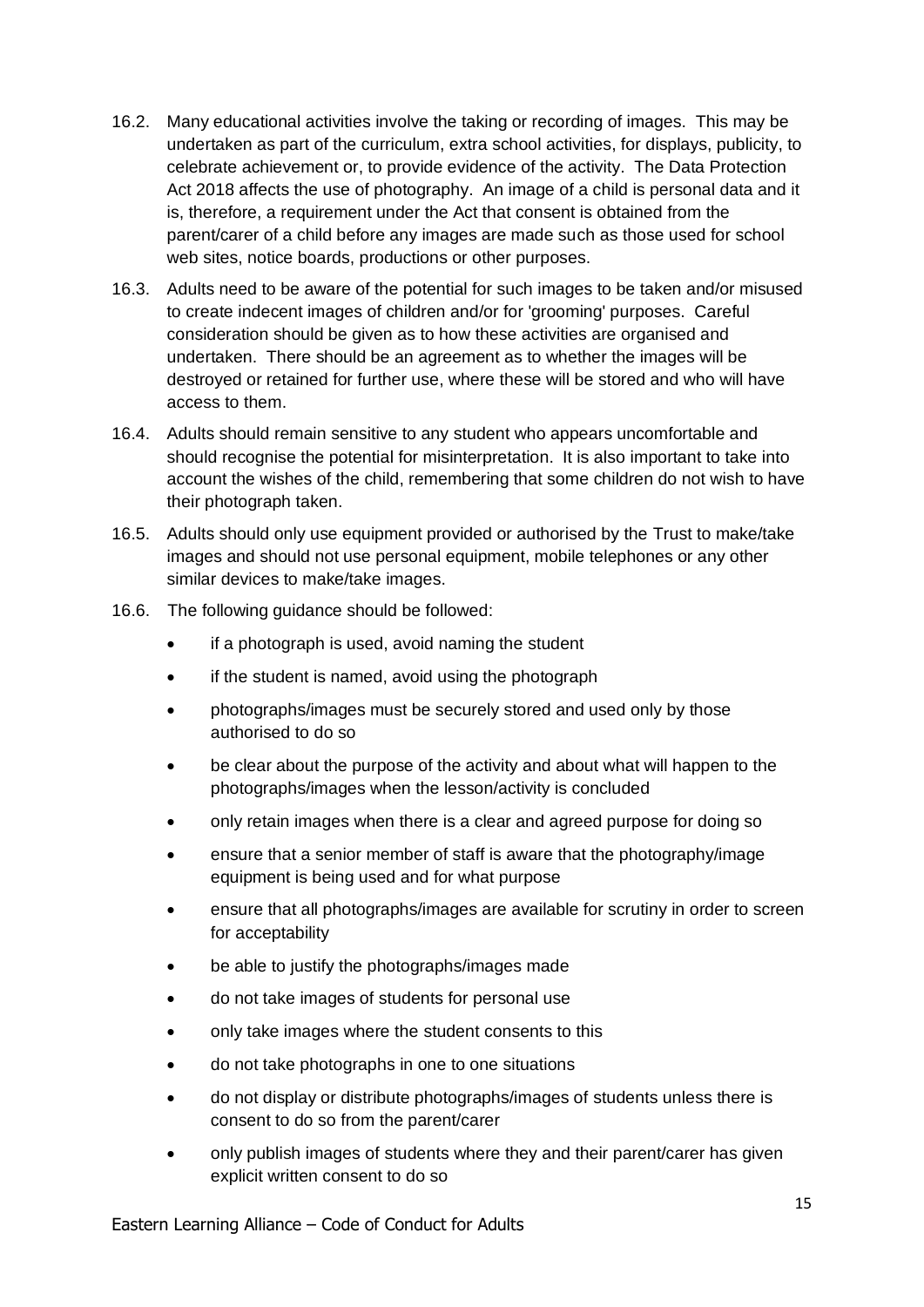- do not take images of students in a state of undress or semi-undress
- do not take images of students which could be considered as indecent or sexual.

#### <span id="page-15-0"></span>**17. Whistleblowing and Cyberbullying**

- 17.1 Staff who have concerns about any alleged abuse or inappropriate use of ICT resources, virtual learning environments, camera/recording equipment, telephony, social networking sites, email or internet facilities or inappropriate communications, whether by student, parents/carers or staff, or others should alert the Head of School. Where a concern relates to the Head of School this should be reported to the Chair of Trustees. If a matter concerns child protection it should also be reported to the Designated Child Protection Officer.
- 17.2 Cyberbullying can be experienced by staff as well as students. Staff should notify the Head of School if they are subject to cyberbullying. The Trust will endeavour to protect staff and stop any inappropriate conduct.

#### <span id="page-15-1"></span>**18. Unacceptable Use of ICT Facilities and Monitoring**

- 18.1. This section should be read in conjunction with the Trust's Online Safety Policy. Posting, creating, accessing, transmitting, downloading, uploading or storing any of the following material (unless it is part of an authorised investigation) is likely to amount to gross misconduct and result (where the adult is employed) in summary dismissal (this list is not exhaustive):
	- a) pseudo-images of children (child abuse images), pornographic or sexually suggestive material or images of children or Adults which may be construed as such in the circumstances (that is, writing, texting, pictures, films and video clips of a sexually explicit or arousing nature),
	- b) any other type of offensive, obscene or discriminatory material, criminal material or material which is liable to cause distress or embarrassment to the Trust or others.
- 18.2. If indecent images of children are discovered at the premises or on the Trust's equipment/devices, an immediate referral should be made to the Trust designated Safeguarding Lead and Head of Academy (unless he or she is implicated) and the external Designated Officer (DO) and, if relevant, the police contacted. The images/equipment should be secured, should not be used by others and should be isolated from the network. There should be no attempt to view, tamper with or delete the images as this could jeopardise any necessary criminal investigation. If the images are of children known to the Academy, a referral should also be made to children's social care in accordance with local arrangements.
- 18.3. The contents of our ICT resources and communications systems are our property. Therefore, Adults should have no expectation of privacy in any message, files, data, document, facsimile, telephone conversation, social media post, conversation or message, or any other kind of information or communications transmitted to,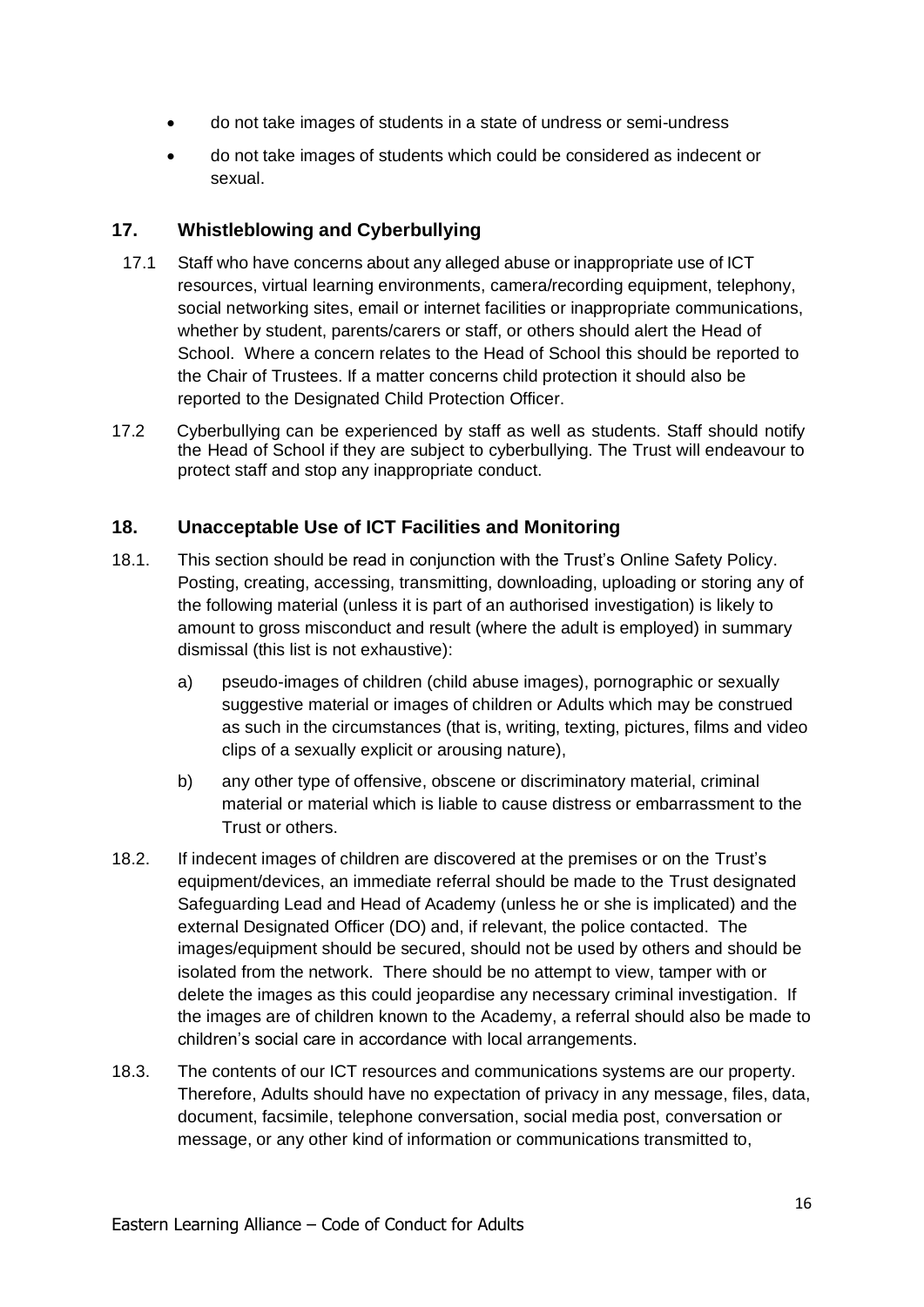received or printed from, or stored or recorded on our electronic information and communications systems.

- 18.4. We reserve the right to monitor, intercept and review, without prior notification or authorisation from Adults, usage of our IT resources and communications systems, including but not limited to telephone, e-mail, messaging, voicemail, CCTV, internet and social media postings and activities is monitored to ensure that our rules are being complied with and for the following purposes:
	- a) to monitor whether the use of the e-mail system or the internet is legitimate and in accordance with this Code;
	- b) to assist in the investigation of alleged wrongful acts; or
	- c) to comply with any legal obligation.
- 18.5. Adults consent to monitoring by acknowledgement of this Code and the use of our resources and systems. We may store copies of data or communications for a period of time after they are created, and may delete such copies from time to time without notice. If necessary information may be handed to the police in connection with a criminal investigation.
- 18.6. A CCTV system monitors the Academy 24 hours a day. These data are recorded and may be used as evidence of any alleged wrong doing.

#### <span id="page-16-0"></span>**19. Reporting Concerns and Recording Incidents**

- 19.1. All Adults must report concerns and incidents in accordance with the guidance set out in Keeping Children Safe in Education DfE and/or the Managing Allegations of Abuse Against Staff and Volunteers Policy. In the event of an allegation being made, or incident being witnessed, the relevant information should be immediately recorded and reported to the Head of Academy, Senior Manager or Designated Safeguarding Lead, as appropriate. An employee who fails to bring a matter of concern to the attention of senior management and/or the relevant agencies will be subject to disciplinary action.
- 19.2. In addition to behaviours outlined elsewhere in this Code and, the types of abuse and neglect set out in Keeping Children Safe in Education DfE, the following is a non-exhaustive list of some further behaviours which would be a cause for concern:

An Adult who:

- Allows a student/young person to be treated badly; pretends not to know it is happening
- Gossips/shares information inappropriately
- Demonstrates inappropriate discriminatory behaviour and/or uses inappropriate language
- Dresses in a way which is inappropriate for the job role
- Does not treat students fairly demonstrates favouritism